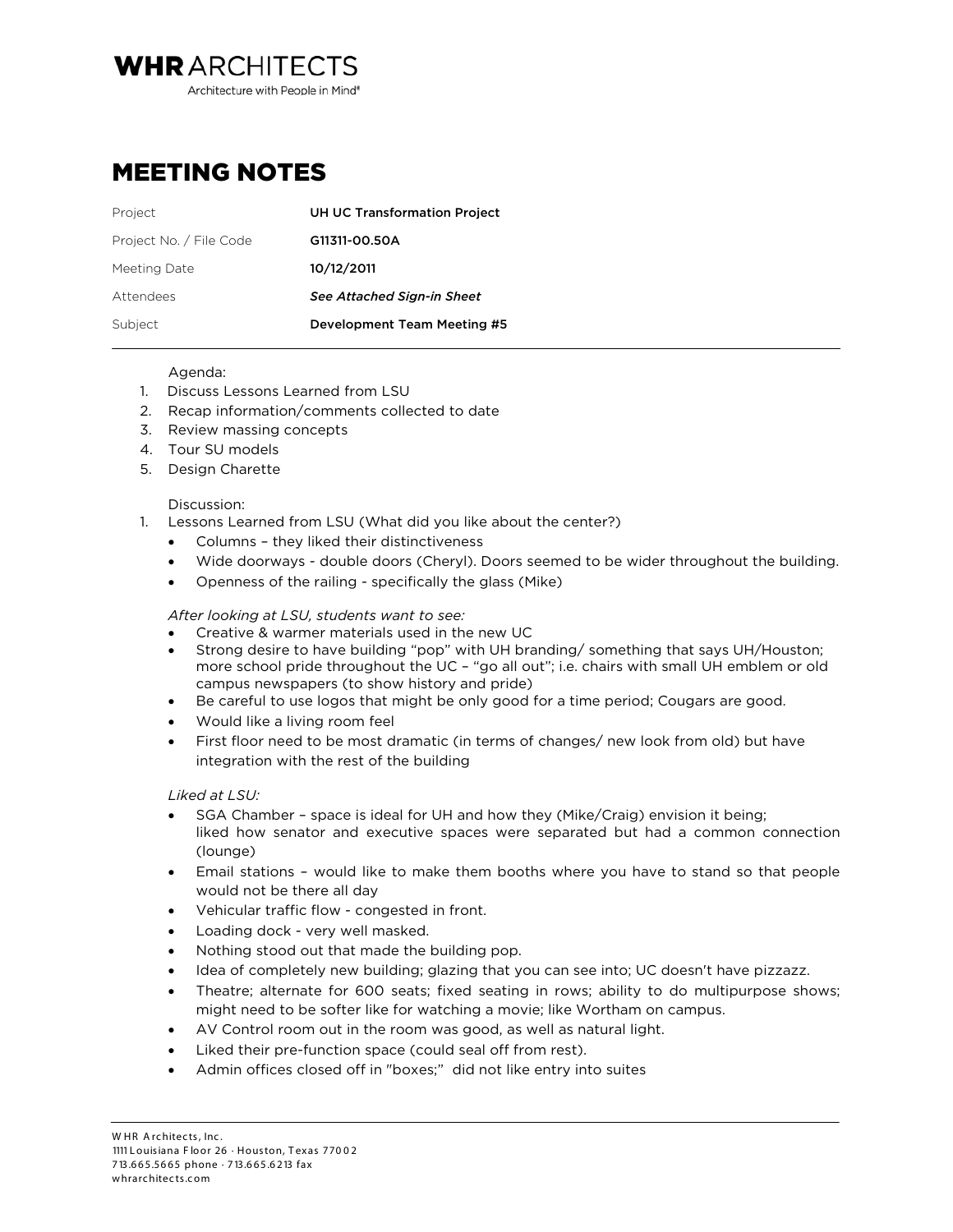- 2. Site Photos
	- West side lane is a fire lane and has high access by golfcarts and university vehicles.
	- For pedestrian traffic, that is a major corridor.
	- The dock does not matter for traffic capacity (UC function only) since its needed mainly for daily campus maintenance.
	- Major access points narrowing down is a problem; good for path to be widened to accommodate utility vehicles.
	- Path being larger is ideal even after expansion/renovation.
- 3. Review massing concepts
	- Most students coming from west side.
	- Like lounge on the west.
	- Like access point from the north.
	- Like the symmetry of the central lounge.
	- If separate student orgs, then possibly splitting up sense of community.
	- Scheme A is nice because it's "non-boxy."
	- Like the two distinct entrances on Scheme A.
	- Like how Student Org space is contiguous on Scheme B.
	- (Keith) likes the architecture of Scheme A, but like the functionality of Scheme B (nonseparateness of the student orgs on B).
	- Could the first floor not open all the way through but maintain the balcony and entry on the second floor.
	- What's happening in student org lounge?
		- o Recruitment for student orgs
		- o Not a primary lounge for other students
		- o UH Organization Fair
		- o Tables for handouts and other university information (handouts)
	- If keep staff and students on separate sides, then separation not a big deal; student orgs better on the west side; footprint of student orgs larger so might need more space on west.

*If there was one thing that WHR had to get right, what would it be:*

- Permeable entry to student orgs
- Engaging west side activating that corridor
- Sloped lawn idea of Satellite (although lawn may not be as sloped); UH creates "Winter Wonderland" in winter
- Barbecues / Burgerfest event space
- Noisy event space; smaller informal gathering;
- Outdoor organization fair grassy flat area needed for 10'x10' tents (Spring Fest ex.); space could be like Discovery Green Space; possibly sloped area near Melcher and flat area along the west walk; outdoor movie space also needed.
- Bike racks see but not an eyesore.
- Outdoor lounge space on west side; terrace.
- Like the idea of developing a streetscape on west path; west lounge could have umbrella tables and chair on exterior; some kind of activity.
- Theater needs to have stadium seating and probably needs a balcony level; probably needs 24/7 access.